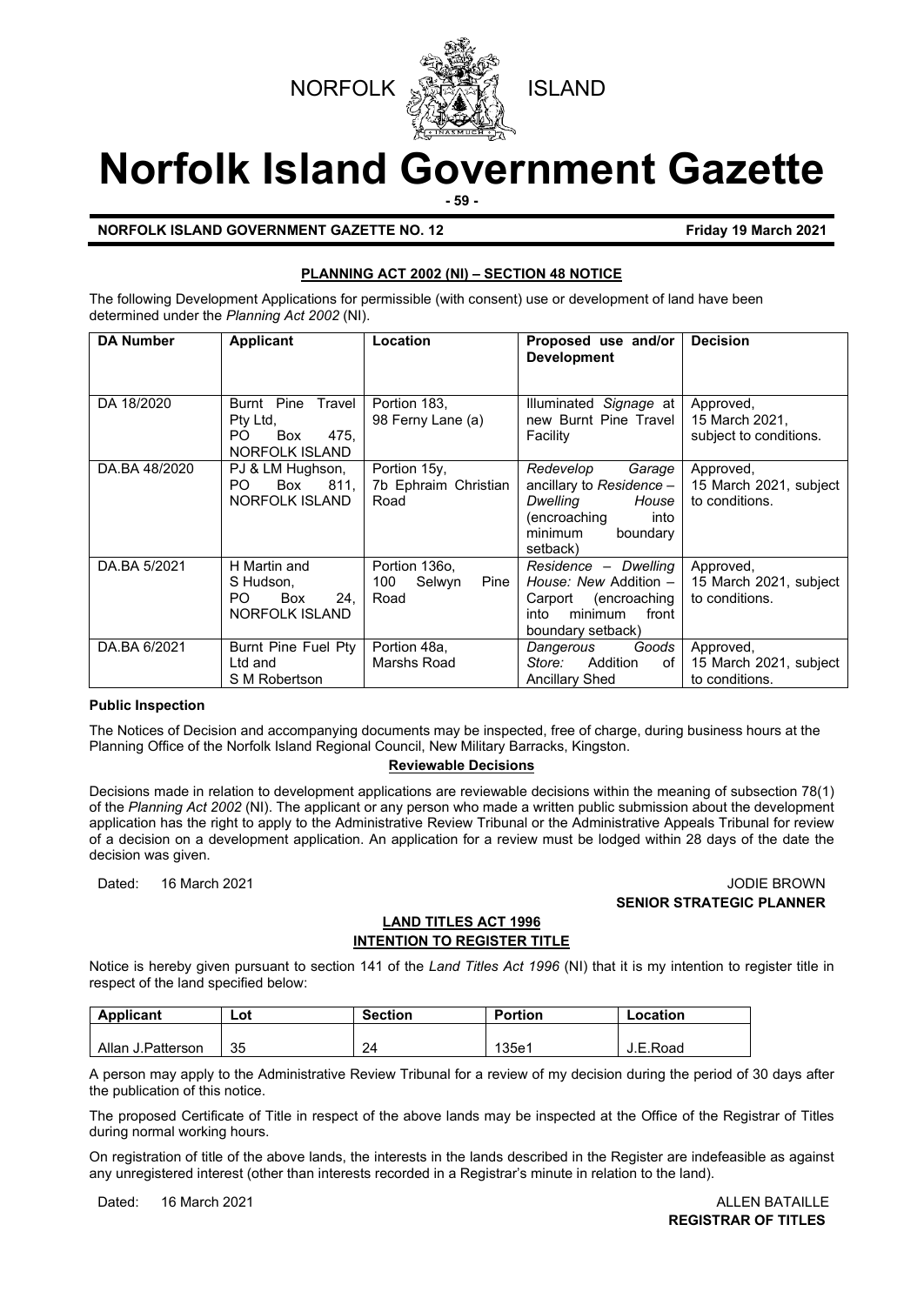| <b>Development Application No.:</b><br>DA.BA 13/2021 |                                                                                  |  |
|------------------------------------------------------|----------------------------------------------------------------------------------|--|
|                                                      |                                                                                  |  |
| Applicant:                                           | Department of Infrastructure, Transport, Regional Development and Communications |  |
|                                                      | PO Box 594 Canberra ACT 2601                                                     |  |
| Location:                                            | Portion 164. Pier Street                                                         |  |
| Proposed Development:                                | Refurbishment of Public Building - Civil Hospital stabilisation works            |  |
| Zone:                                                | Conservation                                                                     |  |
| Category:                                            | Permissible (with consent)                                                       |  |

#### **Public Exhibition**

This Development Application may be inspected, during business hours, at the Planning Office, Norfolk Island Regional Council, New Military Barracks, Kingston. The Development Application may also be viewed at Council's website at [http://www.norfolkisland.gov.nf/your-council/council-documents/documents-public-exhibition.](http://www.norfolkisland.gov.nf/your-council/council-documents/documents-public-exhibition) 

#### **Submission**

Any person may, during the period between Monday 15 March 2021 and Monday 29 March 2021, make written submissions to the General Manager about this Development Application. All submissions must state the relevant Development Application number. All submissions must be signed by at least one person making the submission. If a submission objects to the proposed development, the grounds for objections must be specified in the submission.

#### **Reviewable decisions**

Decisions made on this Development Application under the *Planning Act 2002* (NI) are reviewable decisions within the meaning of subsection 78(1) of the Act.

#### Dated: 10 March 2021 JODIE BROWN **SENIOR STRATEGIC PLANNER**

#### **PLANNING ACT 2002 (NI) – SUBSECTION 43(1) NOTICE**

#### **DEVELOPMENT APPLICATIONS**

| <b>Development Application No.:</b>     | DA.BA 11/2021                                                     |
|-----------------------------------------|-------------------------------------------------------------------|
| Applicant:                              | <b>B O Tomlinson</b><br>274 Tufnell Road, BANYO QLD 4014          |
| Location:                               | Portion 32c3, 143c Stockyard Road                                 |
| Proposed Development:                   | New Agricultural Shed (encroaching into minimum boundary setback) |
| Zone:                                   | Rural                                                             |
| Permissible (with consent)<br>Category: |                                                                   |

#### **Public Exhibition**

This Development Application may be inspected, during business hours, at the Planning Office, Norfolk Island Regional Council, New Military Barracks, Kingston. The Development Application may also be viewed at Council's website at [http://www.norfolkisland.gov.nf/your-council/council-documents/documents-public-exhibition.](http://www.norfolkisland.gov.nf/your-council/council-documents/documents-public-exhibition) 

#### **Submission**

Any person may, during the period between Monday 8 March 2021 and Monday 22 March 2021, make written submissions to the General Manager about this Development Application. All submissions must state the relevant Development Application number. All submissions must be signed by at least one person making the submission. If a submission objects to the proposed development, the grounds for objections must be specified in the submission.

#### **Reviewable decisions**

Decisions made on this Development Application under the *Planning Act 2002* (NI) are reviewable decisions within the meaning of subsection 78(1) of the Act.

#### Dated: 2 March 2021 2008 - 2009 12:00 12:00 12:00 12:00 12:00 12:00 12:00 12:00 12:00 12:00 12:00 12:00 12:00 1 **SENIOR STRATEGIC PLANNER**

#### **PLANNING ACT 2002 (NI) – SUBSECTION 43(1) NOTICE**

#### **DEVELOPMENT APPLICATIONS**

| Development Application No.: | DA.BA 12/2021 |
|------------------------------|---------------|
|                              |               |

### Applicant: B A Christian

PO Box 990, NORFOLK ISLAND 2899,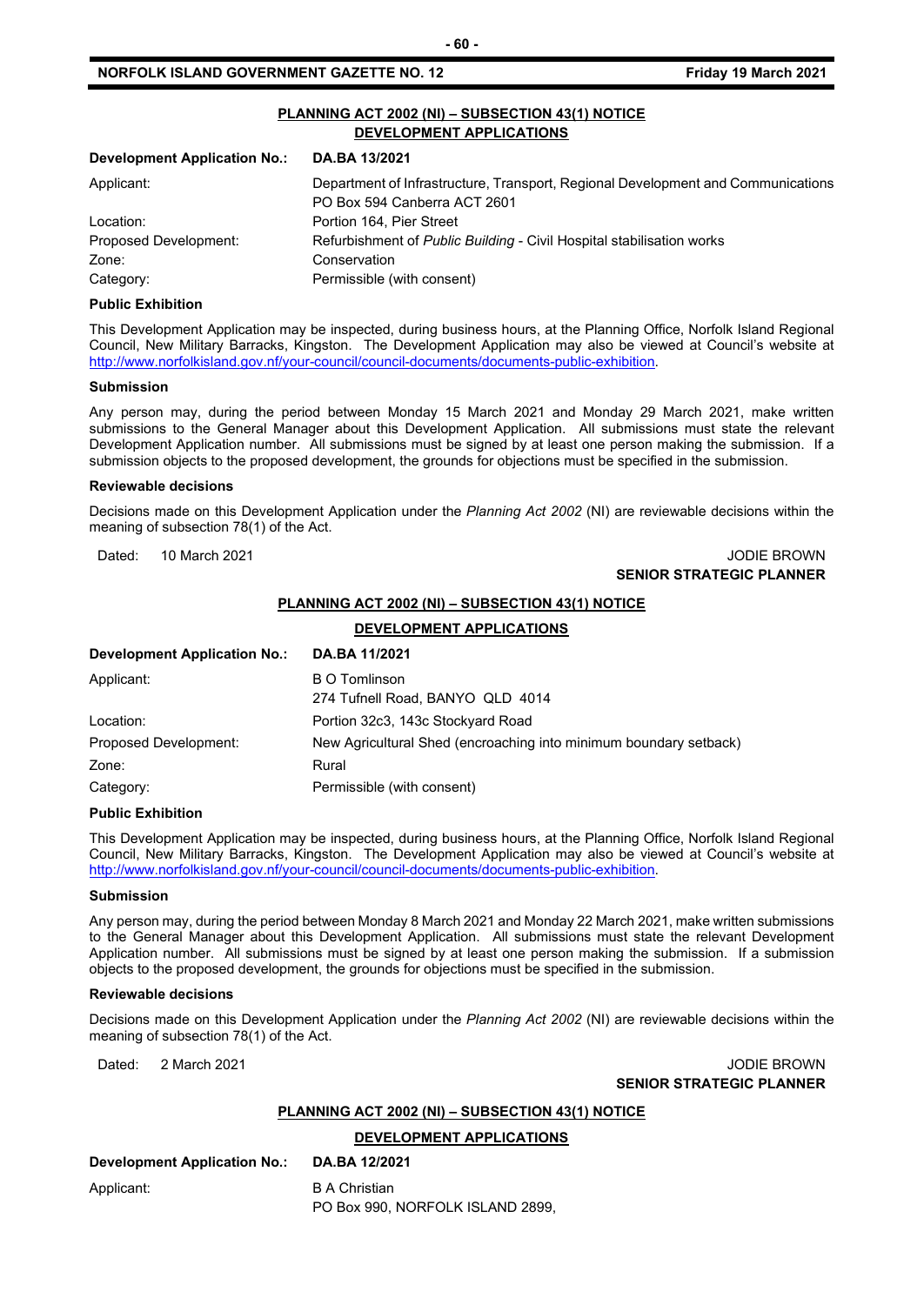| Location:             | Portion 44d, Cascade Road - Norfolk Island Central School                                                            |
|-----------------------|----------------------------------------------------------------------------------------------------------------------|
| Proposed Development: | Educational Establishment - New Outdoor Sport and Recreation Facility<br><b>Sports Pavilion</b><br>$\qquad \qquad -$ |
| Zone:                 | Special Use – Educational Establishment / Indoor and Outdoor Sport and Recreation<br><b>Facilities</b>               |
| Category:             | Permissible (with consent)                                                                                           |

#### **Public Exhibition**

This Development Application may be inspected, during business hours, at the Planning Office, Norfolk Island Regional Council, New Military Barracks, Kingston. The Development Application may also be viewed at Council's website at [http://www.norfolkisland.gov.nf/your-council/council-documents/documents-public-exhibition.](http://www.norfolkisland.gov.nf/your-council/council-documents/documents-public-exhibition)

#### **Submission**

Any person may, during the period between Monday 8 March 2021 and Monday 22 March 2021, make written submissions to the General Manager about this Development Application. All submissions must state the relevant Development Application number. All submissions must be signed by at least one person making the submission. If a submission objects to the proposed development, the grounds for objections must be specified in the submission.

#### **Reviewable decisions**

Decisions made on this Development Application under the *Planning Act 2002* (NI) are reviewable decisions within the meaning of subsection 78(1) of the Act.

#### Dated: 3 March 2021 **Dated: 3 March 2021 SENIOR STRATEGIC PLANNER**

#### **JURIES ACT 1960 (NI) JURY LIST**

NOTICE is hereby given that –

(a) I have caused a list to be made out of persons residing in Norfolk Island who are liable to serve as jurors;

- (b) Copies of the List are available for public inspection at the following places.
	- . Public Library, New Cascade Road
		- . Customer Care, New Cascade Road
		- . Registry Office, New Military Barracks, Kingston.
- (c) The Registrar will, at a public hearing at the Court House, Kingston at 10 o'clock in the forenoon on Wednesday 21<sup>st</sup> April 2021, proceed to examine and correct the List when all persons having any objection to offer to the List may attend if they shall think fit.

Dated: 25 February 2021 Contract Contract Contract Contract Contract Contract Contract Contract Contract Contract Contract Contract Contract Contract Contract Contract Contract Contract Contract Contract Contract Contract

**SHERIFF**

#### **TRAFFIC ACT 2010 (NI)**

#### **TEMPORARY CLOSURE OF DOUGLAS DRIVE FOR PUBLIC SAFETY WORKS**

I, **Andrew Roach,** General Manager of the Norfolk Island Regional Council, under section 50 of the *Traffic Act 2010* (NI), close that part, or parts, of the road specified in Part 1 of the Schedule to all vehicular traffic (except any vehicle<br>specified in Part 2 of the Schedule) for and during the period **7:00am to 4:00pm** each day on pa **1 March 2021 and 31 May 2021** as I am of the opinion it is necessary to carry out repairs and/or maintenance of the road for public safety purposes.

#### **SCHEDULE**

#### **Part 1 -** Part road closure:

That part of Douglas Drive, relevant to road works carried out for public safety purposes. The start and end of the road<br>works site to be officially signposted by the Council, or as directed by Council workers at the works by police from time to time during the specified road closure period.

**Part 2** - Exempted classes of vehicles:

- a) Vehicles and plant authorised by the General Manager of the Norfolk Island Regional Council or delegate for the delivery of goods or services
- b) Council vehicles and plant involved on official business
- c) Police, ambulance, fire services and emergency vehicles on official business
- d) Vehicles authorised by OIC Police or delegate thereof.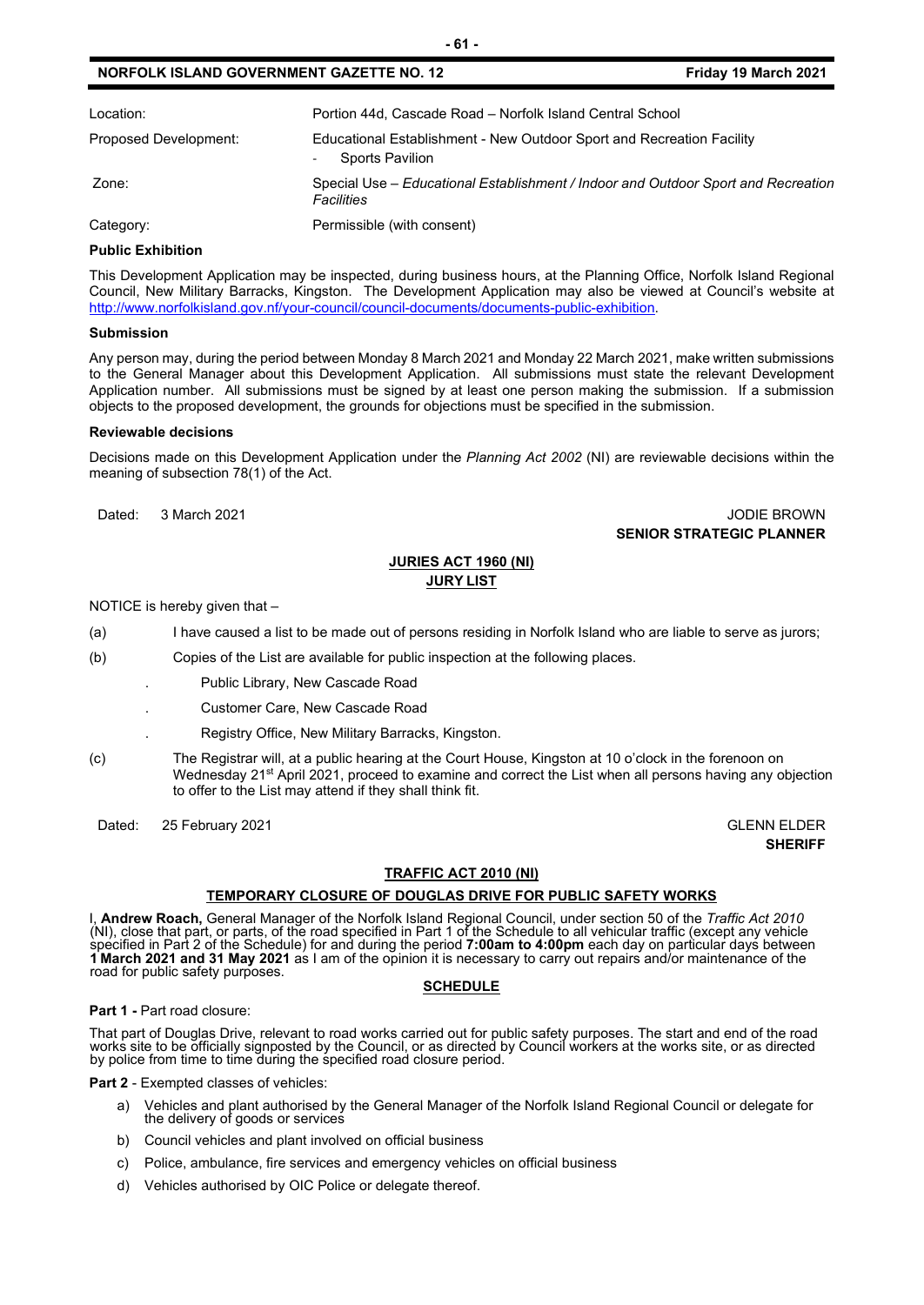Dated: 24 February 2021 **ANDREW ROACH** 

## **GENERAL MANAGER**

#### **DISASTER AND EMERGENCY MANAGEMENT ACT 2001 (NI)**

#### **FURTHER EXTENSION OF DECLARATION OF STATE OF EMERGENCY**

I **Eric Hutchinson,** Administrator of Norfolk Island and delegate of the Minister under Section 5 of, and item 1.27 of the Schedule to, the *Minister's Norfolk Island Delegation Instrument 2019*:

**PURSUANT** to Section 9 of the *Disaster and Emergency Management Act 2001* (NI) [the Act] and having regard to the advice of the Controller;

**FOR** the purpose of response and recovery operations under the Act and the Disaster and Emergency Plan for the Territory of Norfolk Island;

**FURTHER EXTEND** the declaration of emergency made under section 9 of the Act at 16:15 Hrs on Monday 16 March 2020, for the whole of the Territory of Norfolk Island, until 23:59 hr on Wednesday 30 June 2021.

#### Dated: 4 February 2021<br>Dated: 4 February 2021 **ADMINISTRATOR**

#### **DISASTER AND EMERGENCY MANAGEMENT ACT 2001 (NI)**

### **DECLARATION OF STATE OF DISASTER OR EMERGENCY (RECOVERY OPERATIONS) COVID-19 DIRECTIONS RECOVERY OPERATIONS (NO.1) 2021**

I, **George Ivor Andrew Plant**, Emergency Management Norfolk Island Controller:

- 1) under section 11(2)(g) of the *Disaster and Emergency Management Act 2001* (NI) am of the opinion that it is necessary to make directions in respect of recovery from the State of Emergency in respect of COVID-19 relating to the movement of persons within the disaster or emergency area as set out in the Schedule; and
- 2) under section 11(2)(h) of the *Disaster and Emergency Management Act 2001* (NI) am of the opinion that it is necessary to make directions in respect of recovery from the State of Emergency in respect of COVID-19 relating to the removal of persons within the disaster or emergency area who obstructs or threatens to obstruct recovery operations as set out in the Schedule; and
- 3) under section 11(2)(i) of the *Disaster and Emergency Management Act 2001* (NI) am of the opinion that it is necessary to make directions in respect of recovery from the State of Emergency in respect of COVID-19 relating to giving directions to persons whose responsibilities require him or her to engage in recovery operations.

#### **SCHEDULE**

#### **Direction 1 (2021) – Adjustment of COVID 19 measures – to commence 23:59 on 28 February 2021**

- 1. These Directions take effect at 23:59 on 28 February 2021 and remain in force while the State of Disaster or Emergency (Recovery Operations) is in force.
- 2. In these Directions:

*Persons* includes people residing on Norfolk Island, visiting Norfolk Island for holiday or work purposes

*COVID-19 hotspot* means a particular area of Australia decided by the Commonwealth Chief Medical Officer.

*Incident Controller* means the person appointed under the State of Emergency in accordance with the NORDISPLAN.

- 3. Persons will be permitted\* to travel to Norfolk Island without the need to quarantine provided they:
	- a. do not have COVID-19;
	- b. have not been in contact within anyone in the prior 14 days with COVID-19; and
	- c. have been granted a Norfolk Island Entry Pass\*.
	- \*Any person travelling to Norfolk Island may be denied entry without a Norfolk Island Entry Pass
- 4. A person whilst on Norfolk Island must comply with physical distancing principles as published from time to time on [\(http://www.norfolkisland.gov.nf/norfolk-islands-covid-19-advice\)](http://www.norfolkisland.gov.nf/norfolk-islands-covid-19-advice).
- 5. A person whilst on Norfolk Island must follow any directions in relation to COVID-19 from staff of the *Norfolk Island Hospital and Residential Aged Care Services (NIHRACS).*
- 6. A person or business on Norfolk Island must follow any advice or operational direction provided by the Incident Controller or authorised officer of the *Norfolk Island Police Force (NIPF)*in relation to COVID-19.
- 7. A person or business involving close contact with persons is required to keep a daily customer register. A business will be required to retain the records for a period of three months. The register must be produced upon request by the Incident Controller.

*\* Please Note \** 

- *Online applications required by all travellers prior to travel (within 72 hours of travel).*
- *While the State of Emergency is in place verification of where travellers are from will be required*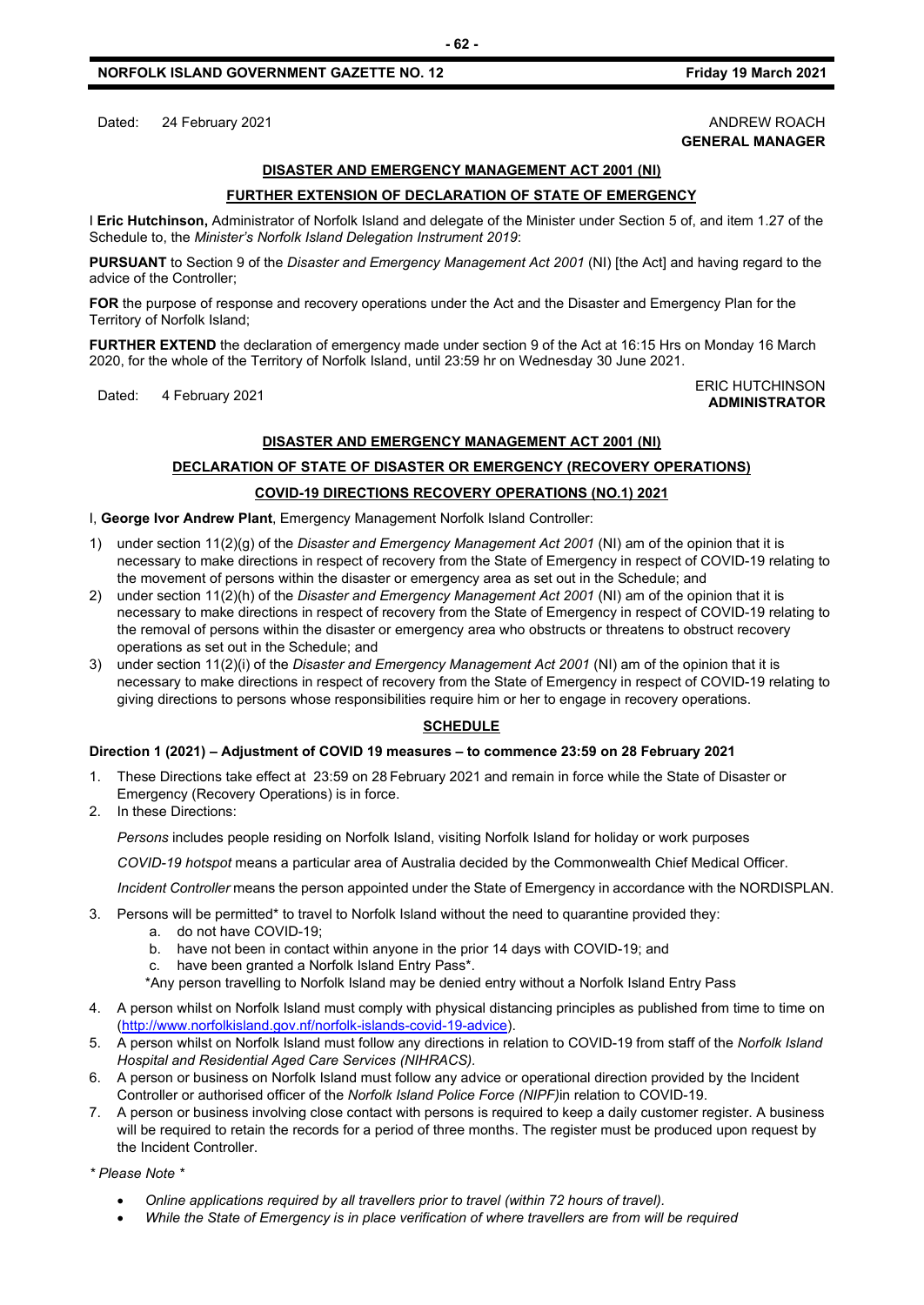• *Travel to mainland states and territories is a matter for residents to seek approval from State and Territory Government authorities.*

Dated: 11 February 2021 GEORGE PLANT

**EMNI CONTROLLER**

#### **SALE OF SURPLUS ITEMS TO REQUIREMENT EXPRESSION OF INTEREST 04/21**

Expressions of Interest are invited for the Sale of Surplus Items to Requirement

|    | Galion Grader (1965)           |
|----|--------------------------------|
| .  | Mitsubishi Lancer Wagon (1998) |
| J. | Mitsubishi Canter Truck (2008) |
|    | Mitsubishi Strada Ute (1997)   |

Items can be inspected at the NIRC Works Depot between the hours of 8.00am – 11.00am Monday to Friday by contacting Millie Walden on 22006 ext 104.

Items will be sold '*as is, where is*' and the Norfolk Island Regional Council makes no warranty or representation whatsoever as to the fitness or suitability of the items for any particular purpose or use.

**Application to be marked:** Surplus Items to Requirement EOI 04/21<br>Closing date: Friday 19 March 2021 at 4.00pm **Closing date:** Friday 19 March 2021 at 4.00pm<br>**Submissions:** Application form must be comple Application form **must** be completed and returned via: Email: [regionalcouncil@nirc.gov.nf](mailto:regionalcouncil@nirc.gov.nf) Application form is available from www.norfolkisland.gov.nf/open-tenders-and-eoi

The highest or indeed any expressions of interest need not necessarily be accepted.

Dated: 15 February 2021 **BRUCE TAYLOR** 

**MANAGER SERVICES**

#### **POOL OF CASUAL POSITIONS VACANT**

Norfolk Island Regional Council is seeking applications from enthusiastic, suitable persons to join the Council team. The relevant Position Description listing the full set of key accountabilities and competencies is available from our website <http://www.norfolkisland.gov.nf/your-council/working-council>

#### **Job Number: NIRC202021-10 – Vacant position**

**(Pool of) Museum & Research Centre Attendant / Tour Guide (2001) -** \$24.79 per hour plus 25% casual loading.

The purpose of this role is to inform, guide and provide excellent customer service to visitors of the Norfolk Island Museum and Research Centre and undertake museum tours. Support museum preventive conservation procedures and assist the team in developing and implementing public programs such as exhibitions, school holiday activities etc, as required. Museum attendants may also be provided additional training to assist in the research Centre, bookshop and specialised tours.

#### **Enquiry Contact Officer – Rose Evans - phone +6723 22147 or emai[l rose.evans@nirc.gov.nf](mailto:rose.evans@nirc.gov.nf)**

General enquiries may be made to Human Resources Office, [hr@nirc.gov.nf](mailto:hr@nirc.gov.nf) or phone Thomas Andresen on + 6723 22001, Ext.5 or Ext.115.

10% superannuation, employer contributions only made if monthly wages exceed \$450 (before tax).

Appointments will be made on merit in compliance with the principles of Equal Employment Opportunity (EEO). If you are interested in the advertised position you will need to send a written application addressing the competencies and qualifications contained in the Position Description. Applications must also include a résumé/curriculum vitae and two recent work-related referees. Please note that if you do not fully address the competencies and qualifications criteria you may be excluded from being shortlisted for further progression in the recruitment process. Applications are to be lodged by **email** to [hr@nirc.gov.nf](mailto:hr@nirc.gov.nf) **no later than 9:00am, Monday, 22 March 2021.** 

Dated: 5 March 2021 **ANDREW ROACH GENERAL MANAGER**

#### **CASUAL POSITIONS VACANT**

Norfolk Island Regional Council is seeking applications from enthusiastic, suitable persons to join the Council team. The relevant Position Description listing the full set of key accountabilities and competencies is available from our website <http://www.norfolkisland.gov.nf/your-council/working-council>

#### **Job Number: NIRC202021-13**

**Casual Customer Service Officer Liquor Bond (2008) -** \$24.79 per hour plus 25% casual loading.

To provide Liquor Bond customers with both efficient and effective professional customer service by undertaking a variety of activities including retail sales, processing of financial payments, managing/restocking liquor stocks and displays. **Enquiry Contact Officer – Howard Martin - phone +6723 22001 ext. 122 or emai[l howard.martin@nirc.gov.nf](mailto:howard.martin@nirc.gov.nf)**

#### **- 63 -**